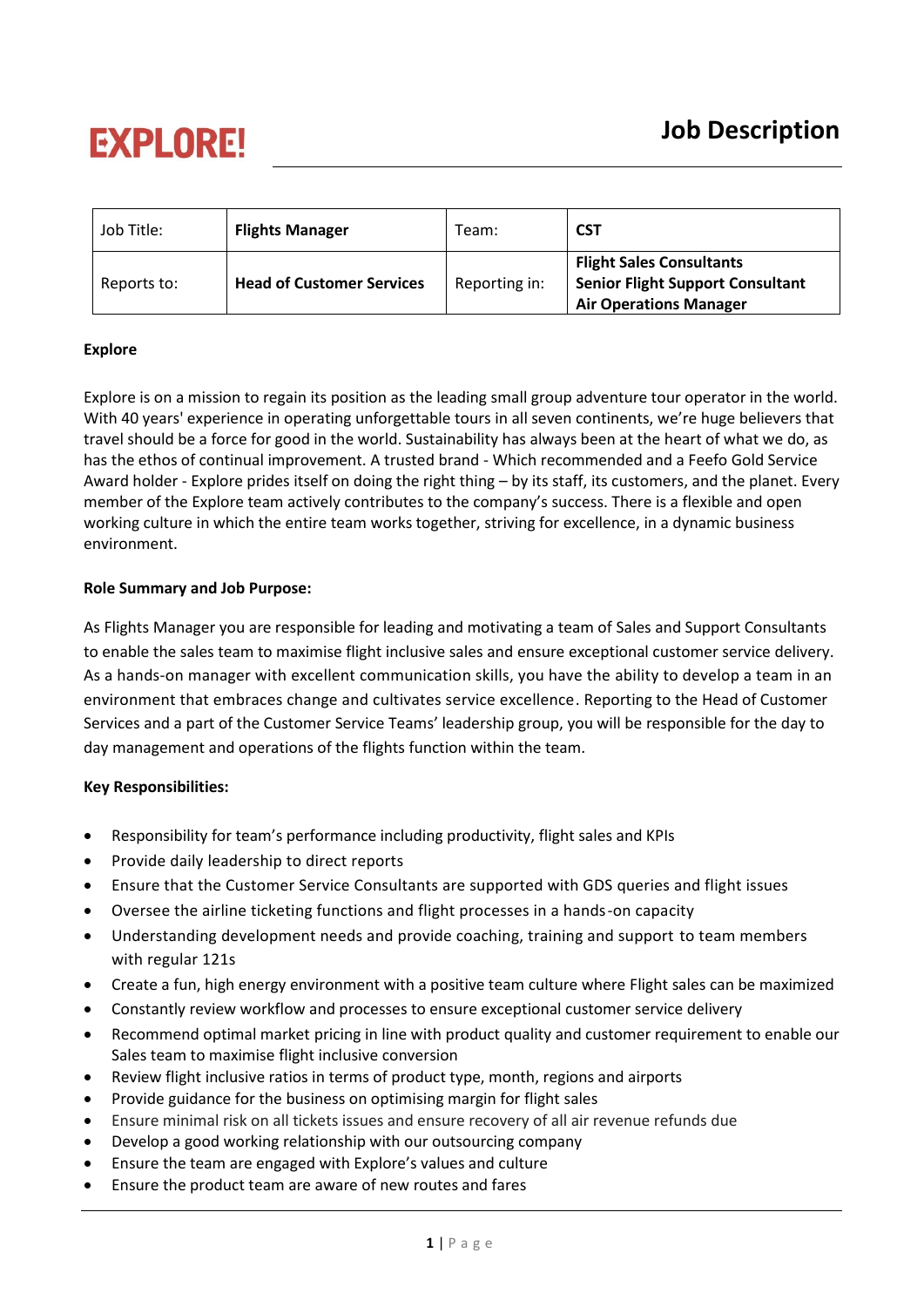- In conjunction with the Head of Customer Service, be accountable for effective staff rota-ing, holiday cover and absence management
- Assist with recruitment, training and development of staff within the allocated team
- Proactively suggest solutions to improve existing processes and procedures that improve the overall customer journey
- Distribute workload within team to ensure all designated tasks are completed
- Work closely with the Head of Customer Service for strategic planning of the overall team
- Ensure your team operates in accordance with Company policies and procedures
- To embody the company values and lead by example

#### **Benefits**

Work life balance is important to us at Explore and so we are open to discussion on working hours. The role is full time 37.5 hours per week.

You will start with 25 days holiday a year – this rises to 30 days after 5 years with the company. There is the option to 'buy' additional holiday leave.

Pension scheme and life assurance.

A generous holiday discount scheme on holidays across the Hotelplan range. Everything from adventure tours to ski holidays.

A healthcare cashback scheme that allows you to claim back money on a number of healthcare costs – including dental treatments and optician costs.

A bar and games room at HQ.

We subscribe to the 'Cycle to Work' scheme.

Employment Assistance Programme – a 24/7 helpline offering practical and emotional support for a whole range of issues.

### **The small print**

*This Position Description is intended to describe the general content of and requirements for the performance of this position. It is not to be construed as an exhaustive statement of duties, responsibilities or requirements, and you will also be expected to undertake such tasks as are reasonable and relevant to the scope of the post. Job descriptions will be regularly reviewed to ensure they are an accurate representation of your role.*